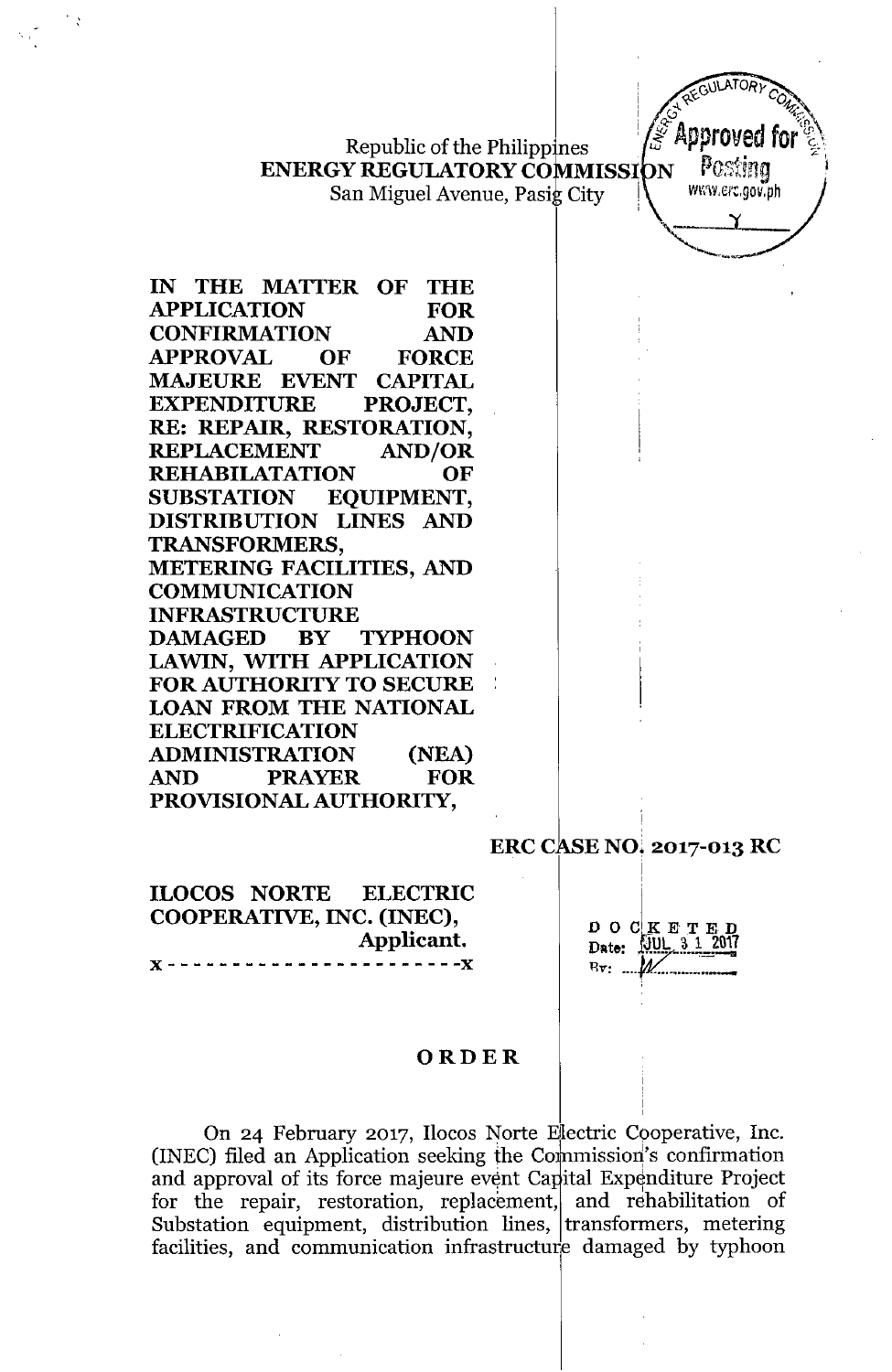# ERC CASE NO. 2017-013 RC **ORDER/ 18 JULY 2017 PAGE 2 OF 11**

'..

 $\cdot$ 

Lawin, with authority to secure loan from the National Electrification Administration (NEA) and prayer for provisional authority.

In its Application, INEC alleged the following:

- 1. INEC is a non-stock, non-profit electric cooperative duly organized and existing under and by virtue of the laws of the Republic of the Philippines, with pr'ncipal office at Brgy. Suyo, Dingras, Ilocos Norte;
- 2. It holds an exclusive franchise issued by the National Electrification Commission to operate an electric light and power distribution service in the municipalities of Adams, Bacarra, Badoc, Bangui, Banna, Burgos, Carasi, Currimao, Dingras, Dumalneg, Marcos, Nueva Era, Pagudpud, Paoay, Pasuquin, Piddig, Pinili, San Nicolas, Sarrat, Solsona and Vintar and the Cities of Laoag and Batac, all in the Province of Ilocos Norte.

# <u>legal bases for the application</u>

- 3. The instant Force Majeure CAPEX application is being filed pursuant to Section 3.3 of ERC Resolution No. 26 Series of 2009, which provides that if a Force Majeure or Fortuitous Event, as the case may be, occurs, the regulated entity shall seek the Commission's confirmation of the implementation of capital expenditure projects arising from such event.
- 4. On the other hand, the accompanying application for authority to secure loan from the National Electrification Administration (NEA) is being filed pursuant to Section 20 (e) of Commonwealth Act  $No$ . 146 otherwise known as the Public Service Act, which provides that it shall be unlawful for any public service to issue any bonds or other evidence of indebtedness payable in more than one year from the issuance thereof, without the approval and authorization of the Commission.

#### ,  $\mathbf{I}$  ,  $\mathbf{I}$  ,  $\mathbf{I}$  ,  $\mathbf{I}$ THE FORCE MAJEURE EVENT

#### , (Typhoon Lawin)

5. Typhoon 'Lawin' (international name 'Haima') entered the Philippine area of responsibility on October 17, 2016 and was intensified two days later after it made a landfall. Lawin, which reached super typhoon category as it inched closer to Philippine landmass made landfall at the vicinity of Peñablanca, Cagayan at around 11 p.m. on October 19, 2016. Several areas in the path of the super typhoon were placed under Signal No. 5, the highest cyclone warning issued by the Philippine Atmospheric, Geophysical and Astronomical Services Administration (PAG-ASA). Power ttansmission lines in northern Luzon were cut, affecting the provinces of

I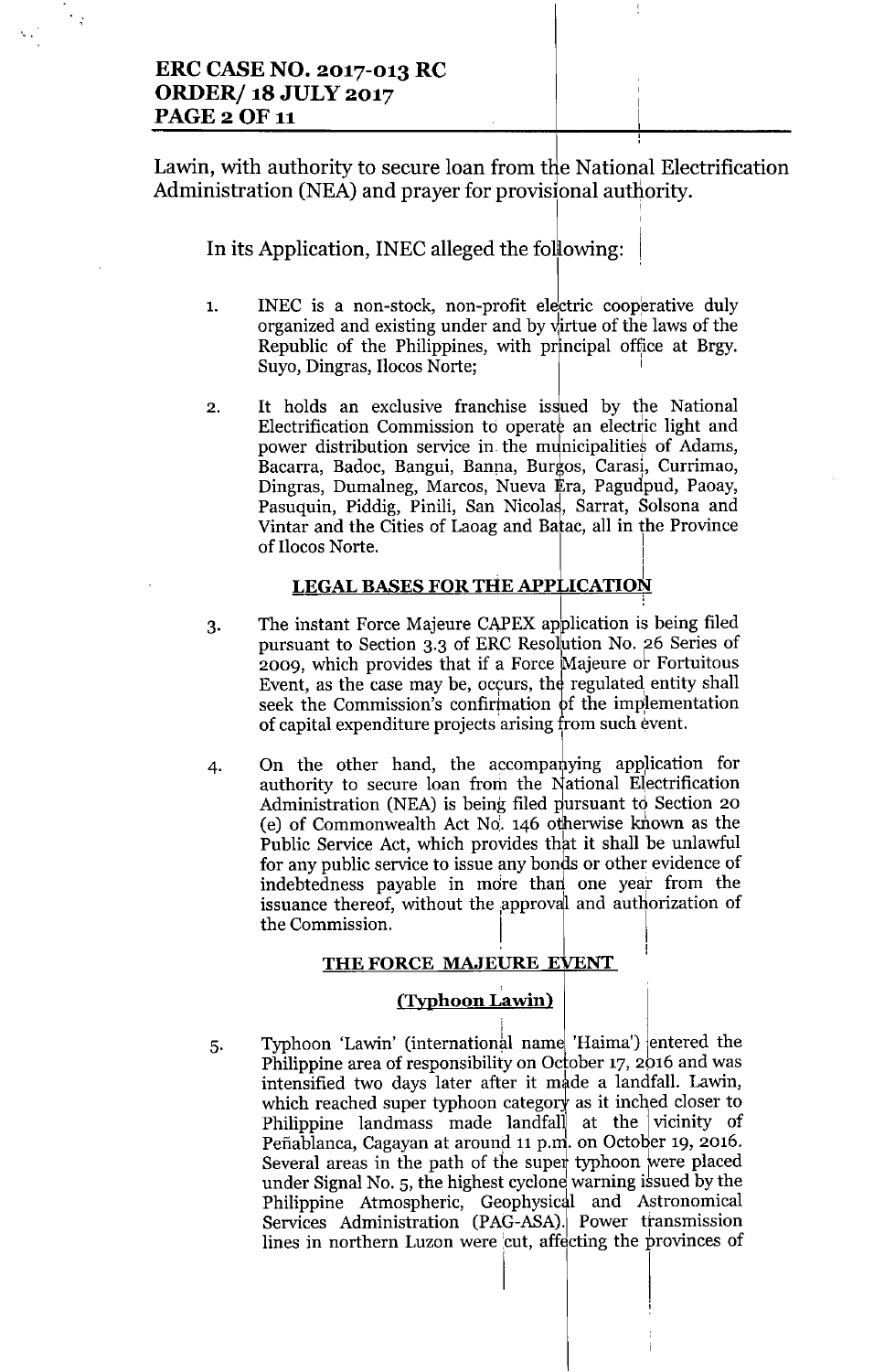. ,

La Union, Isabela, Cagayan, Abrd, Benguet, Mountain Province, Ilocos Norte, Ilocos Sur, Ifugao, Nueva Vizcaya and Quirino. J

- 6. In the wake of Typhoon Lawin which left an estimated  $PhP673,493,056.06$  worth of damages in Ilocos Norte, the whole province was declared under a sfate of calamity.
- 7. Restoration of INEC's facilities took some time due to the extensive damage sustained. It took twenty-two  $(22)$  days for the cooperative to restore 100% of its distribution network facility and another fifteen  $(15)$  days to restore its communication infrastructure.

### **DESCRIPTION OF THE PROJECT**

8. The Force Majeure CAPEX Project is for the immediate replacement of the distribution line materials and equipment as well as service drop wires and metering facilities utilized in the reconstruction, repair and reHabilitation of network assets damaged by Typhoon Lawin. The distribution line materials and equipment used during the restoration were sourced from materials and equipment intended for the implementation of the cooperative's CAPEX Projects 2016- 2017, which should be immediately reblenished to be able to proceed with scheduled construction activities. This application likewise covers the payment of suppliers of the poles and other materials which were!procured to fast-tract the restoration. The cost of reconstruction of damaged communication infrastructures is also included in the instant application.

#### **PROJECT COST**

9. The total cost of the project is Nineteen Million Six Hundred Seventy Five Thousand Four hundred Forty Six Pesos (PhP 19,675,446.00).

### **PROJECTSCHEDULk**

10. Repair and restoration works were immediately undertaken after the typhoon left the country. It took 22 days for the cooperative to restore  $100\%$  of its distribution network facility and another 15 days for the restoration of its communication infrastructure.!

### **JUSTIFICATIONS OR BENEFITS DELIVERED**

, .

11. The project ensured power restoration in the entire coverage area of INEC and delivery of more reliable and efficient service to its consumers. It was also intended to restore the safety and protection of the cooperative's entire distribution system.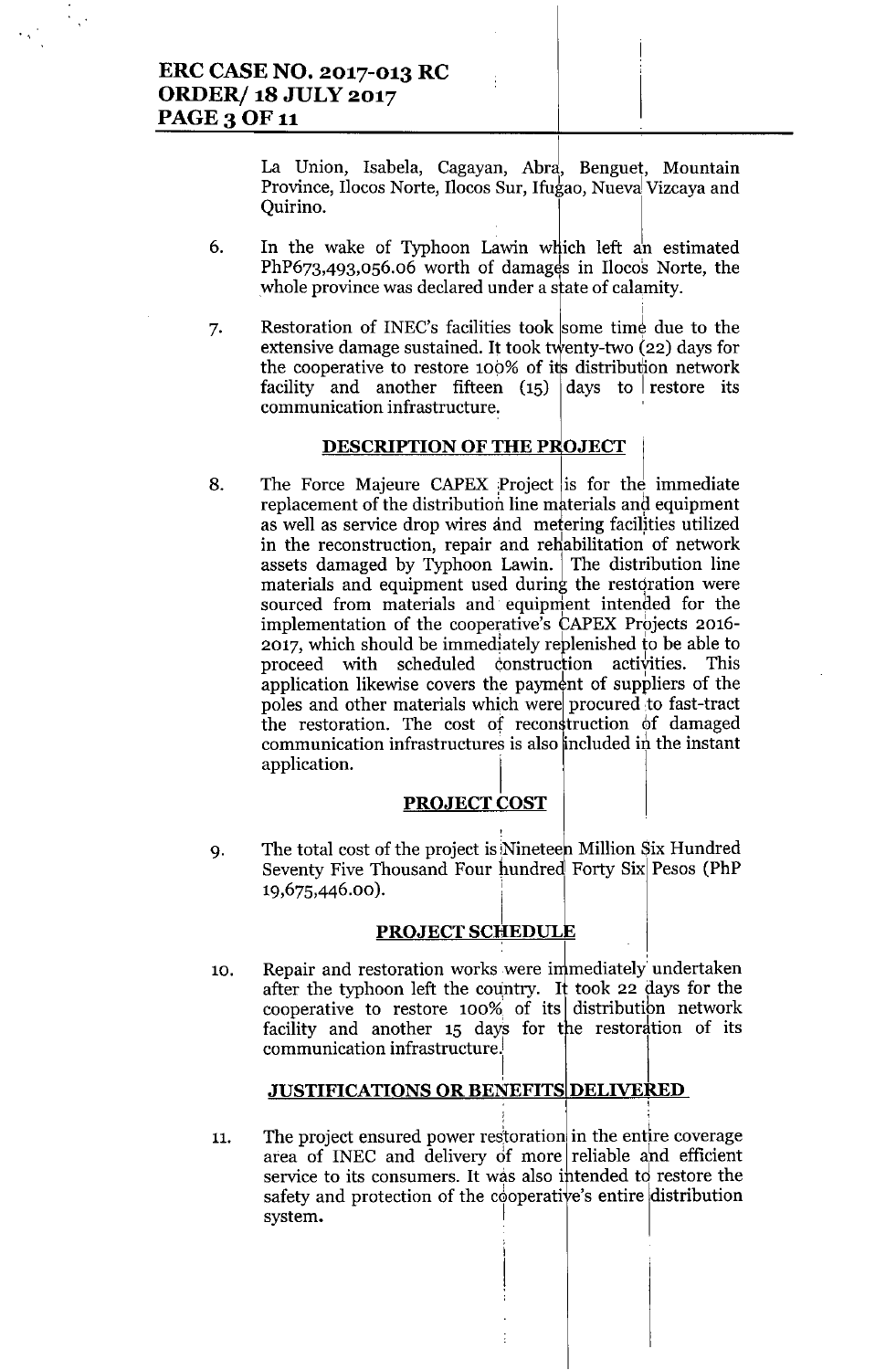# **ERC CASE NO. 2017-013 RC ORDER/18 JULY 2017 PAGE 4 OF 11**

 $\frac{1}{2}$  .

## **PROJECT FINANCING PLAN**

 $\overline{\phantom{a}}$ 

The total cost of the project is being funded entirely through 12. Calamity Loan from the National Electrification  $\mathbf{a}$ Administration (NEA) with an interest rate of 3.25% per annum, payable in quarterly amortizations of Five Hundred Seventy Eight Thousand One Hundred Eighteen Pesos (PhP  $578,118.00$ ) for a period of ten  $(10)$  years. Amortization payments will be covered by the cooperative's collections of Reinvestment Fund for Sustainable CAPEX (RFSC).

#### **INDICATIVE RATE IMPACT**

There shall be no increase in the RFSC Rate in the 13. implementation of the subject Force Majeure CAPEX project. The table below shows the Cash Flow Analysis of the RFSC for years 2017-2019:

|                                                    | 2017           | 2018          | 2019          | <b>TOTAL</b>   |  |
|----------------------------------------------------|----------------|---------------|---------------|----------------|--|
| Energy Sales Forecast, kWh                         | 262,691,655    | 274,643,847   | 286,740,043   | 824,075,546    |  |
| Approved RFSC Rate, PhP/kWh                        | 0.2752         | 0.2752        | 0.2752        | 0.2752         |  |
| Cash Balance Beginning, PhP,<br>Excess/(Shortfall) | 51,417,984.68  | 11,833,041.45 | 15,904,481.03 | 51,417,984.68  |  |
| <b>CASH INFLOWS</b>                                |                |               |               |                |  |
| Current Year RFSC Collection, PhP                  | 72,292,743.58  | 75,581,986.77 | 78,910,859.81 | 226,785,590.16 |  |
| NEA Calamity Loan                                  | 19,675,446.00  |               |               | 19,675,446.00  |  |
| Total Cash Inflows, PhP                            | 91,968,189.58  | 75,581,986.77 | 78,910,859.81 | 246,461,036.16 |  |
| Available Cash for Disbursement, PhP               | 143,386,174.26 | 87,415,028.22 | 94,815,340.84 | 297,879,020.84 |  |
| <b>CASH OUTFLOW</b>                                |                |               |               |                |  |
| CAPEX Amortization, PhP (Existing loan)            | 16,573,250.00  | 16,573,250.00 | 16,573,250.00 | 49,719,750.00  |  |
| CAPEX Requirement, PhP (2010-12 Approved<br>CAPEX) | 91,576,883.25  | 30,525,627.75 |               | 122,102,511.00 |  |
| CAPEX Amortization, PhP (2010-12 CAPEX Loan)       | 18,925,760.00  | 18,925,760.00 | 18,925,760.00 | 56,777,280.00  |  |
| Amortization - NEA Calamity Loan                   | 1,156,235.72   | 2,312,471.44  | 2,312,471.44  | 5,781,178.59   |  |
| Amortization - Transco SubTransmission Assets      | 3,173,438.00   | 3,173,438.00  | 3,173,438.00  | 9,520,314.00   |  |
| ERC Permit Fees, PhP                               | 147,565.85     |               |               | 147,565.85     |  |
| <b>Total Cash Outflow, PhP</b>                     | 131,553,132.81 | 71,510,547.19 | 40,984,919.44 | 244,048,599.44 |  |
| Cash Balance Ending, PhP, Excess/(Shortfall)       | 11,833,041.45; | 15,904,481.03 | 53,830,421.41 | 53,830,421.41  |  |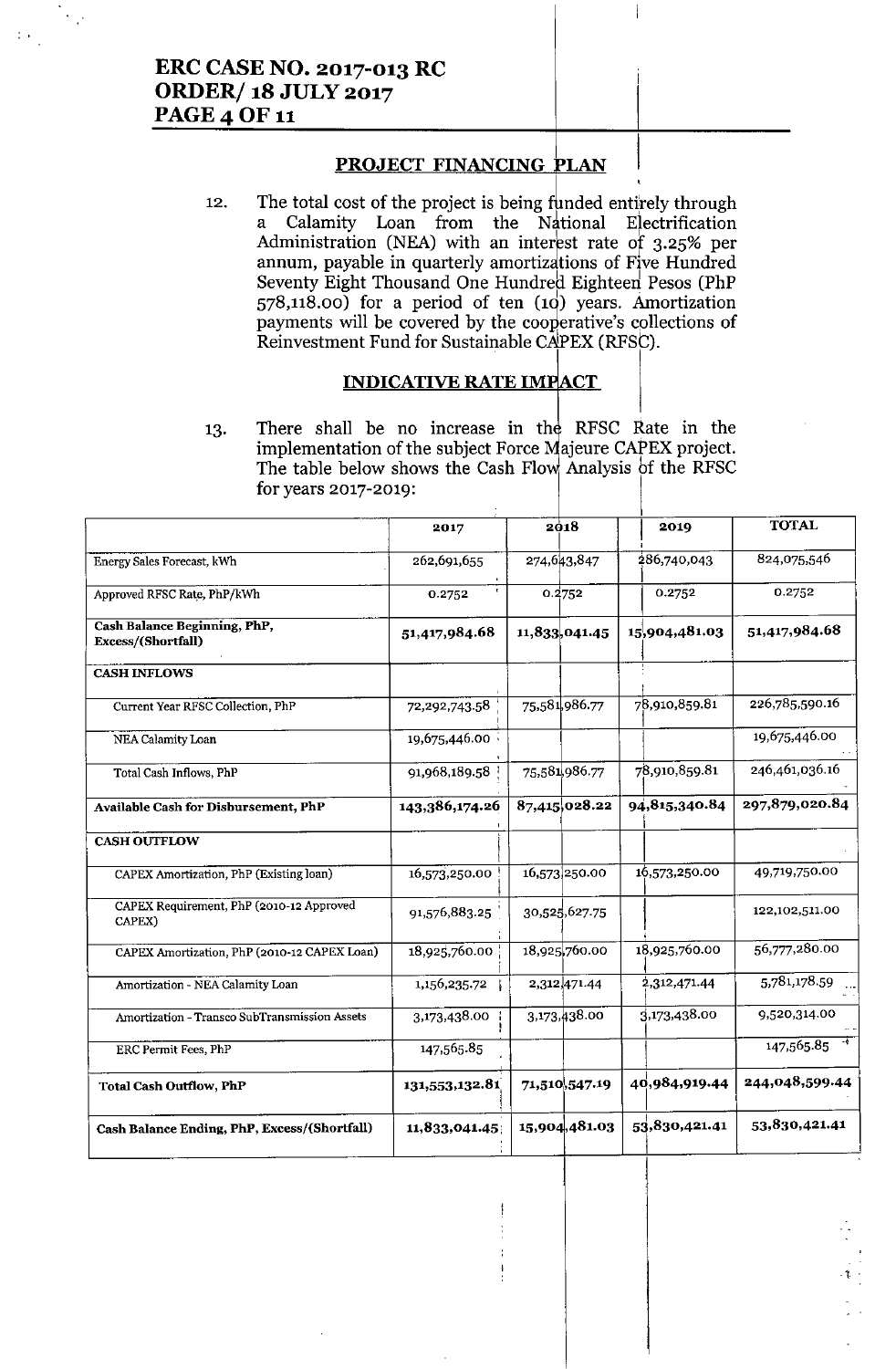# **APPLICATION FOR AUTHORITY TO SECURE LOAN FROM NEA** WITH PRAYER FOR PROVISIONAL AUTHORITY

As stated above, funding for the subject project is being  $14.$ sourced through a Calamity Loan from the NEA hence, this application for authority to secure said loan. Considering further, the urgency of the funding requirement, the cooperative likewise seeks provisional authority from the Honorable Commission to immediately secure said loan from NEA to enable it to procure the replacement materials needed in its on-going CAPEX projects implementation as well as pay its suppliers for the other materials procured for the repair and restoration activities.

## **SUBMISSIONS**

Finally, in support of the instant application, INEC is 15. submitting herewith the following documents which are being made integral parts hereof, as follows:

| Annex           |                                                                                                  |
|-----------------|--------------------------------------------------------------------------------------------------|
| <b>Markings</b> | Nature of Document                                                                               |
| $\mathbf{A}$    | Notice of Force Majeure Event                                                                    |
| B               | Executive Summary of the Force Majeure Event Capital Expenditure<br>Project                      |
| $\mathbf C$     | Supporting documents for the application for authority to secure<br>loan from NEA                |
| D to            | Proof of furnishing copies of the Application to the Sangguniang                                 |
| $D-1$           | Bayan of Dingras and the Sangguniang Panlalawigan of Ilocos Norte                                |
| E to            | Publication of the Application in a newspaper of general circulation                             |
| $E-2$           | within INEC's franchise area or where it principally operates, with<br>Affidavit of Publication. |

# **PRAYER**

**WHEREFORE**, premises considered, it is respectfully prayed of this Honorable Commission, that:

- Immediately upon filing and initial evaluation hereof, INEC  $1.$ be permitted to secure loan from the National Electrification Administration (NEA) to finance the subject project; and
- after due notice and hearing, the repair, restoration,  $2.$ replacement and/or rehabilitation of substation equipment, distribution lines and transformers, service dropwires and metering facilities and communication infrastructure which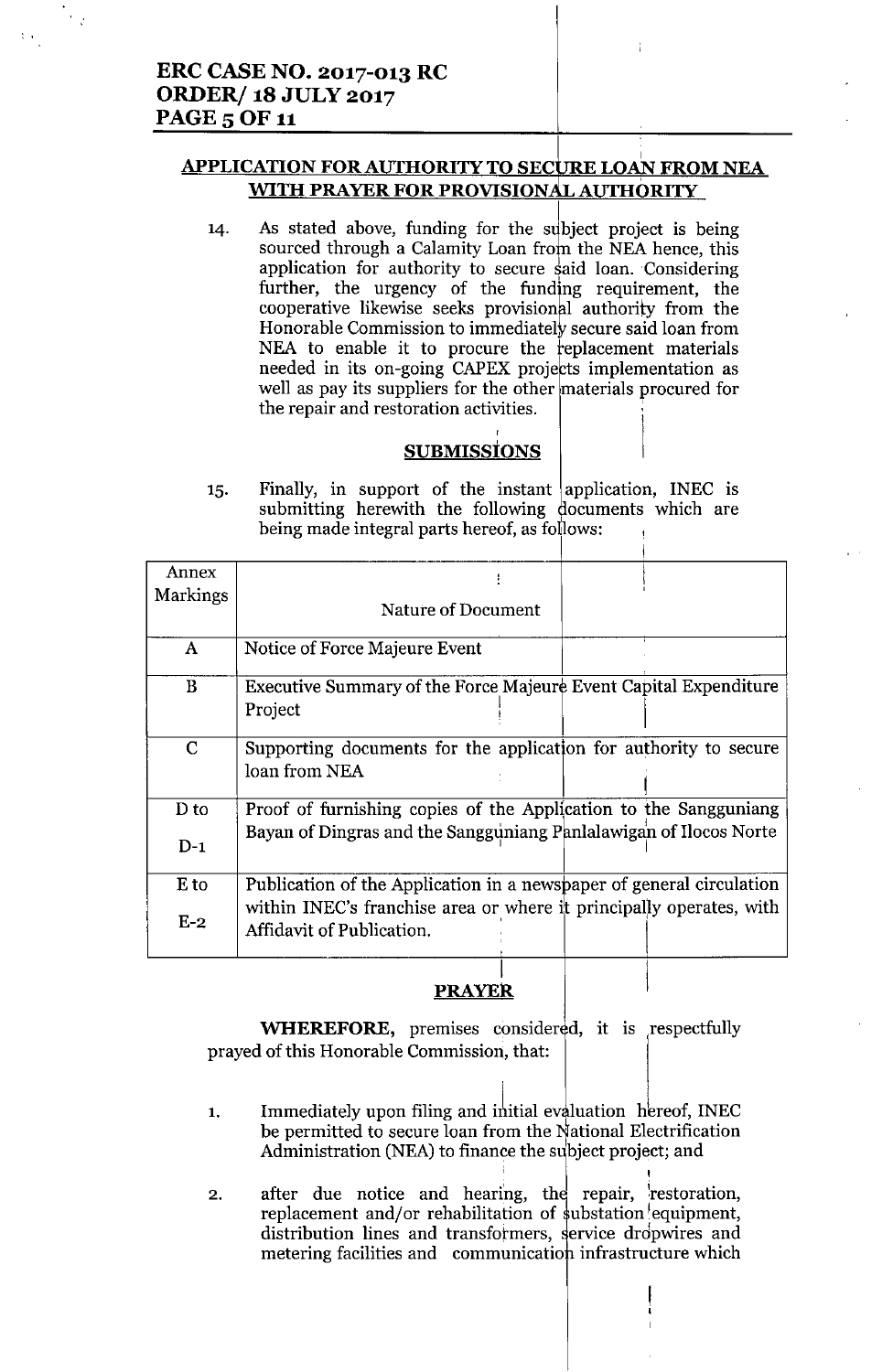were ravaged by Typhoon Lawin on October 19, 2016, be confirmed and approved, and the cooperative's calamity loan secured from NEA to finance the subject project be authorized and approved accordingly.

Other reliefs, just and equitable in the premises, are likewise prayed for.

Finding the said Application to be sufficient in form and in substance with the required fees having been paid, the same is hereby set for jurisdictional, expository presentation, Pre-trial Conference and evidentiary hearings on 30 August  $2017$  (Wednesday) at two o'clock in the afternoon (2:00 P.M.) at INEC's Main Office in Suyo, Dingras, Ilocos Norte.

Accordingly, INEC is hereby directed  $\mathsf{t}\phi$ :

- 1) Cause the publication of the attached Notice of Public Hearing in two  $(2)$  newspapers of nationwide circulation in the Philippines at its own expense, twice  $(2x)$  within two  $(2)$ successive weeks, the dates of publication not being less than seven  $(7)$  days apart and the date of the last publication to be made not later than ten  $(10)$  days before the date of the scheduled initial hearing;
- 2) Furnish with copies of this Order and the lattached Notice of Public Hearing the Offices of the Provincial Governor, the City and Municipal Mayors, and the Local Government Unit (LGU) legislative bodies within the affected franchise area for the appropriate posting thereof on their respective bulletin boards;
- 3) Inform of the filing of the Application, its reasons therefor and of the scheduled hearing thereon, the consumers within the affected franchise area, by any other means available and appropriate;

I

4) Furnish with copies of this Order and the attached Notice of Public Hearing, the Office of the Solicitor General (OSG), the Commission on Audit (COA), and the Committees on Energy of both Houses of Congress. They are hereby requested, if they so desire to send their duly authorized representatives at the scheduled hearing; and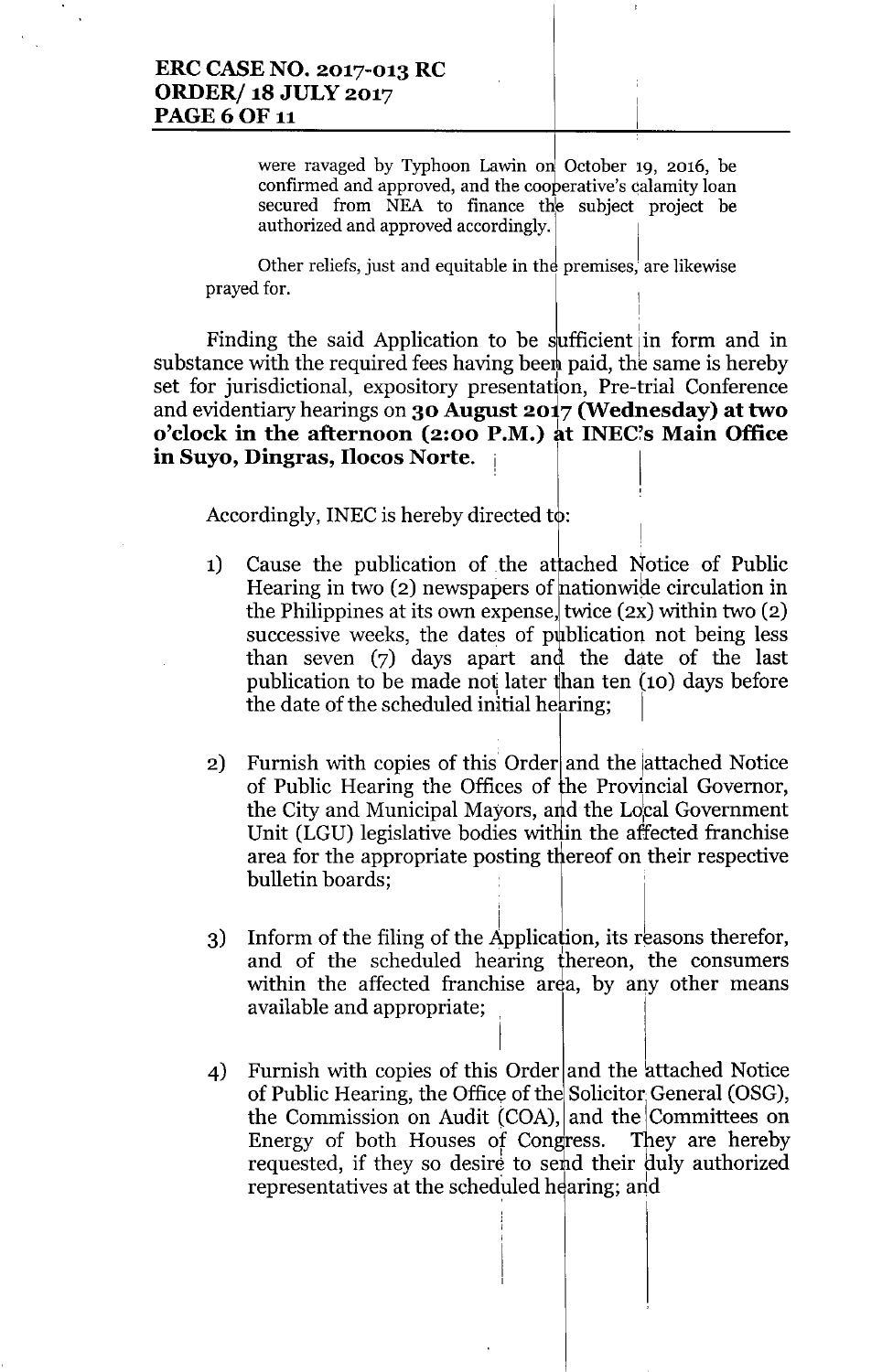# **ERC CASE NO. 2017-013 RC ORDER/18 JULY 2017 PAGE 7 OF 11**

 $(5)$ Furnish with copies of the Application and its attachments those making requests therefor. subject all  $\mathsf{t}$ reimbursement of reasonable photocopying costs.

On the date of the initial hearing, Applicant must submit to the Commission its written compliance with the aforementioned requirements therewith, jurisdictional attaching methodically arranged, and duly marked the following:

- The evidence of publication of the attached Notice of Public  $1)$ Hearing consisting of affidavits of the Editors or Business Managers of the newspapers where the said Notice of Public Hearing was published, and the complete issues of the said newspapers;
- The evidence of actual posting of this Order and the  $2)$ attached Public  $Hearing$ consisting Notice  $of$ оf  $leftect,$ certifications issued to that signed by the aforementioned Governor, Mayors, and LGU legislative bodies or their duly authorized representatives, bearing the seals of their offices;
- The evidence of other means employed by Applicant to 3) inform of the filing of the Application, its reasons therefore, and of the scheduled hearing thereon, the consumers within the affected franchise area;
- The evidence of receipt of copies of this Order and the 4) attached Notice of Public Hearing by the Office of the Solicitor General (OSG), the Commission on Audit (COA), and the Committees on Energy of both Houses of Congress;
- The evidence of receipt of copies of the Application and its  $5)$ attachments by all those making requests therefor, if any; and
- Such other proofs of compliance with the requirements of 6) the Commission.

Applicant and all interested parties are also required to submit, at least five  $(5)$  days before the date of initial hearing and Pre-trial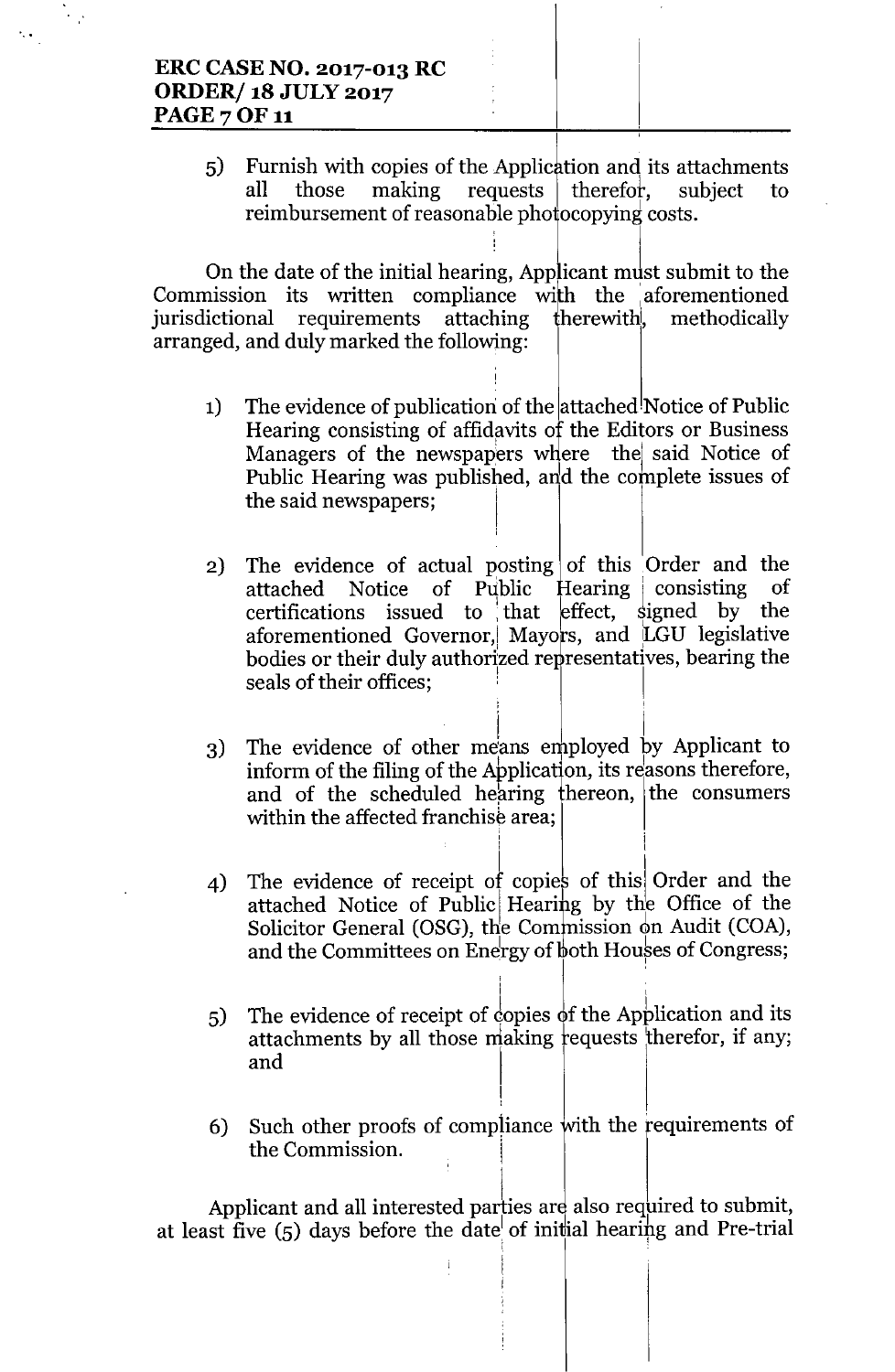# **ERC CASE NO. 2017-013 RC ORDER/ 18 JULY 2017 PAGE 8 OF 11**

...

Conference, their respective Pre-trial Briefs containing, among others:

(a) A summary of admitted facts and proposed stipulation of facts;

I

I

I

I

I

- (b) The issues to be tried or resolved!
- (c) The documents or exhibits to be presented, stating the purposes thereof and proposed markings therefore; and
- (d) The number and names of the witnesses, with their written testimonies in an individual affidavit form, to be attached to the Pre-trial Brief.

Failure of Applicants to comply with the above requirements within the prescribed period shall be a ground for cancellation of the scheduled hearing, and the resetting of which shall be six (6) months from the said date of cancellation.

INEC must also be prepared to make an expository presentation of the instant Application, aided by whatever communication medium that it may deem appropriate for the purpose, in order to put in plain  $\mathbf{I}$  . If  $\mathbf{I}$  is a set of  $\mathbf{I}$ that it may deem appropriate for the purpose,<br>words and explain, for the benefit of the<br>concerned parties, what the Application is al consumers and other concerned parties, what the Application is all about and the reasons and justifications being cited in support thereof.

# SO ORDERED.

Pasig City, 18 July 2017.

I FOR AND BY AUTHORITY OFTH COMMISSION:

 $\blacksquare$ 

I ! **ALFREDO J. NON** *Offieer-i*

LS: ema / arg/gls/apv.2017-013 RC INEC.doc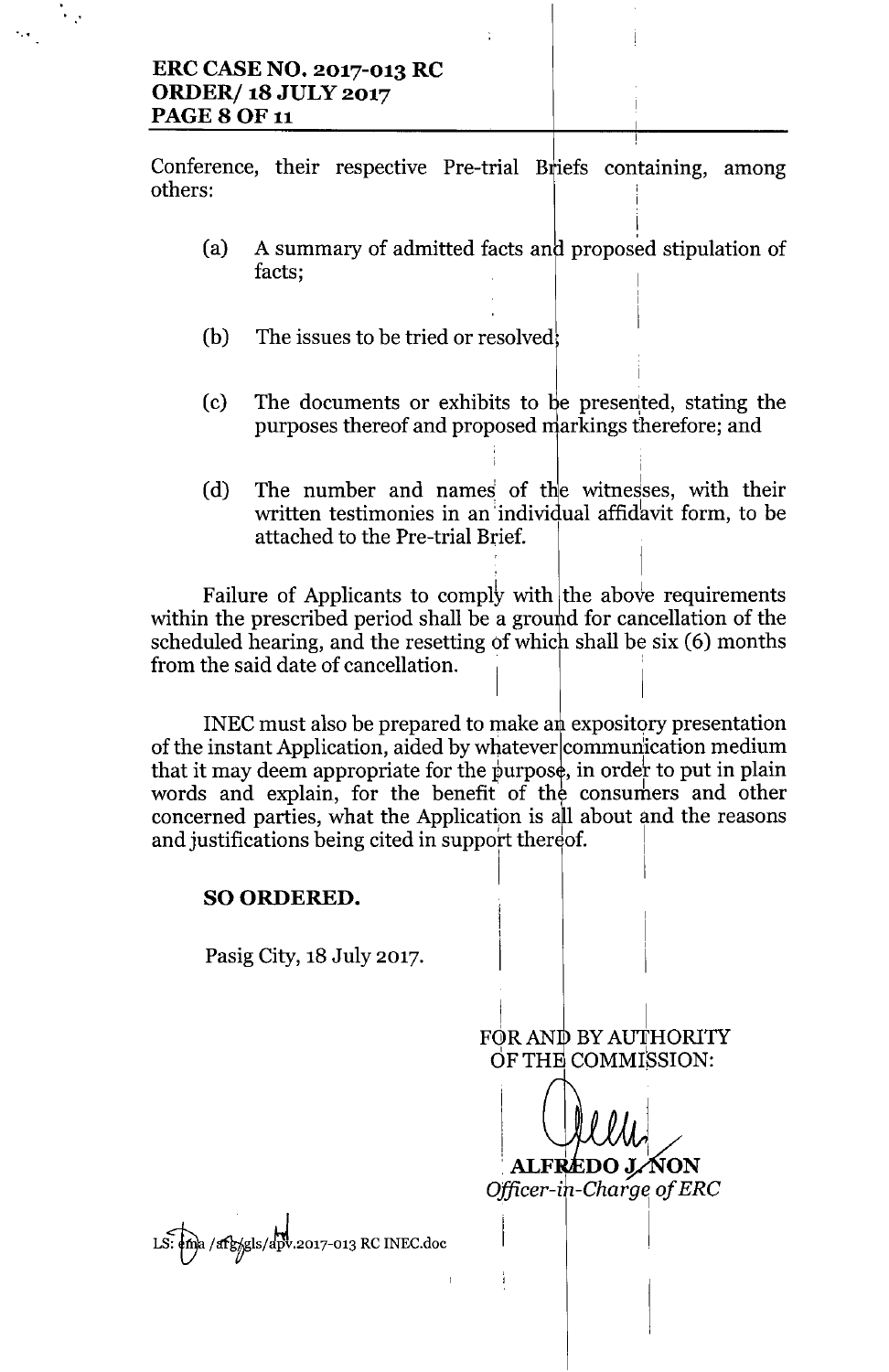# **ERC CASE NO. 2017-013 RC ORDER/ 18 JULY 2017 PAGE 9 OF 1**

j.

 $\overline{\mathbf{r}}$ 

Copy furnished:

..

 $\bar{z}$ 

| 1.  | Atty. Ronald Ryan Sandigan<br><b>Counsel for INEC</b><br>Unit 1609-1610, Tycoon Centre, Pearl Drive,<br>Ortigas Center, Pasig City |
|-----|------------------------------------------------------------------------------------------------------------------------------------|
| 2.  | Ilocos Norte Electric Cooperative, Inc. (INEC)<br>Brgy. Suyo, Dingras, Ilocos Norte                                                |
| 3.  | Office of the Solicitor General<br>134 Amorsolo Street, Legaspi Village, Makati City                                               |
| 4.  | Commission on Audit<br>Commonwealth Ave., Quezon City                                                                              |
| 5.  | The S e n a t e Committee on Energy<br>GSIS Building, Roxas Boulevard, Pasay City                                                  |
| 6.  | The House Committee on Energy.<br>Batasan Hills, Quezon City                                                                       |
| 7.  | Office of the Mayor<br>Adams, Ilocos Norte                                                                                         |
| 8.  | Office of the Local Government Unit (LGU) legislative body<br>Adams, Ilocos Norte                                                  |
| 9.  | Office of the Mayor<br>Bacarra, Ilocos Norte                                                                                       |
| 10. | Office of the LGU legislative body<br>Bacarra, Ilocos Norte                                                                        |
| 11. | Office of the Mayor<br>Badoc, Ilocos Norte                                                                                         |
| 12. | Office of the LGU legislative body<br>Badoc, Ilocos Norte                                                                          |
| 13. | Office of the Mayor<br>Bangui, Ilocos Norte                                                                                        |
| 14. | Office of the LGU legislative body<br>Bangui, Ilocos Norte                                                                         |
| 15. | Office of the Mayor<br>Banna, Ilocos Norte                                                                                         |
| 16. | Office of the LGU legislative body<br>Banna, Ilocos Norte                                                                          |
| 17. | Office of the Mayor<br>Burgos, Ilocos Norte                                                                                        |
| 18. | Office of the LGU legislative body<br>Burgos, Ilocos Norte                                                                         |
| 19. | Office of the Mayor<br>Carasi, Ilocos Norte                                                                                        |
|     |                                                                                                                                    |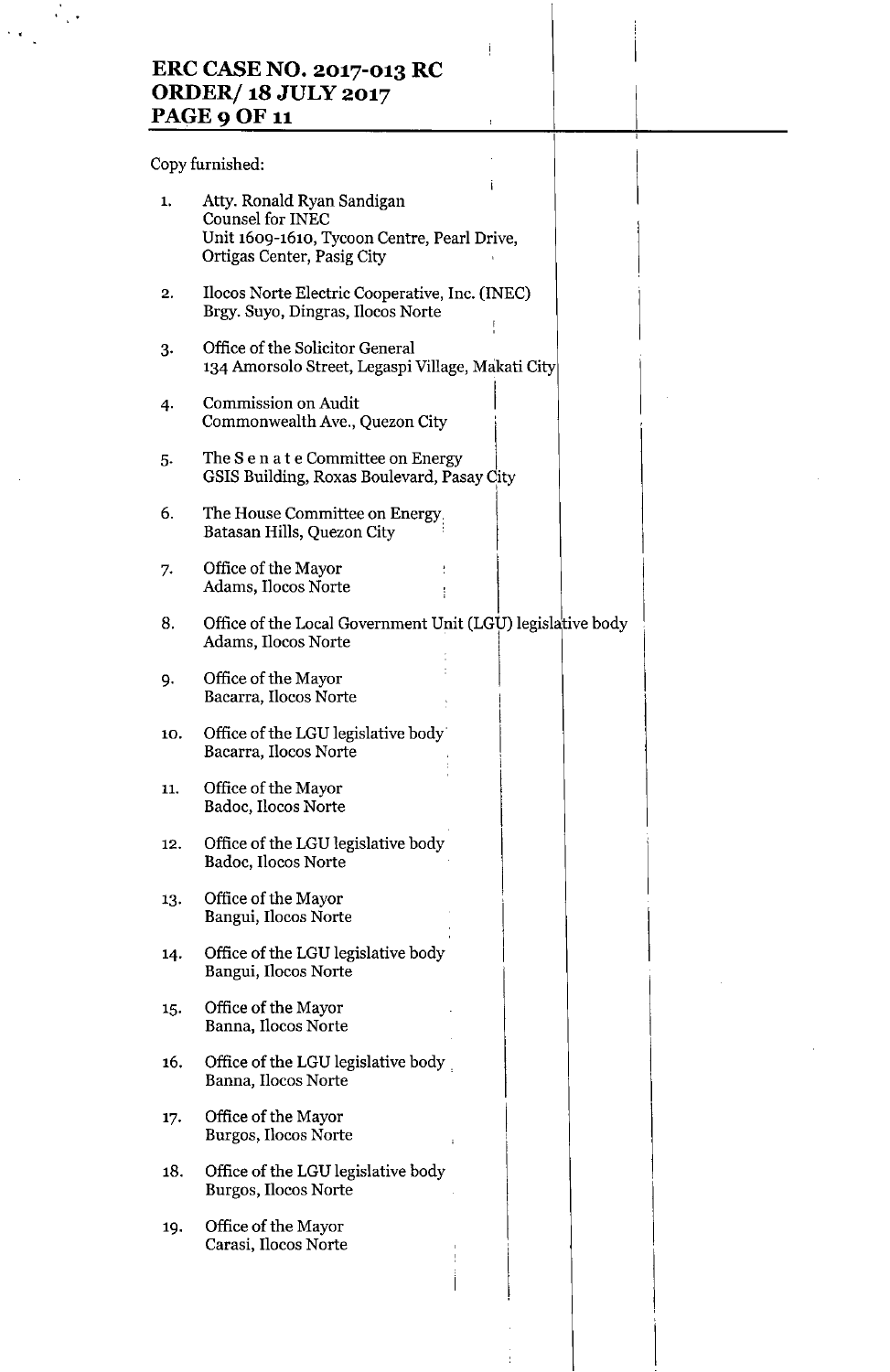# **ERC CASE NO. 2017-013 RC ORDER/ 18 JULY 2017 PAGE 10 OF 11**

I

I

 $\mathsf I$ 

I

 $\mathbf{I}$ 

 $\mathsf I$ 

 $\mathbf{I}$  is a set of  $\mathbf{I}$  is a set of  $\mathbf{I}$ 

 $\mathbf{I}$  is a set of  $\mathbf{I}$ 

 $\begin{bmatrix} 1 & 1 & 1 \\ 1 & 1 & 1 \end{bmatrix}$ 

I

\

I

I

I $\mathbf{I}$ 

.

",'

"20. Office of the LGU legislative body Carasi, Ilocos Norte 21. Office of the Mayor Currimao, Ilocos Norte III et al. 22. Office of the LGU legislative body Currimao, Ilocos Norte 23. Office of the Mayor Dingras, Ilocos Norte 24. Office of the LGU legislative body Dingras, Ilocos Norte 25. Office of the Mayor Dumalneg, Ilocos Norte 26. Office of the LGU legislative body Dumalneg, Ilocos Norte Office of the Mayor 27. Marcos, Ilocos Norte 28. Office of the LGU legislative body' Marcos, Ilocos Norte 29. Office of the Mayor Nueva Era, I1ocos Norte 30. Office of the LGU legislative body Nueva Era, Ilocos Norte 31- Office of the Mayor Pagudpud, Ilocos Norte 32. Office of the LGU legislative body " Pagudpud, Ilocos Norte 33. Office of the Mayor<br>Paoay, Ilocos Norte 34. Office of the LGU legislative body • Paoay, Ilocos Norte 35. Office of the Mayor Pasuquin, Ilocos Norte 36. Office of the LGU legislative body Pasuquin, Ilocos Norte 37. Office of the Mayor Piddig, Ilocos Norte 38. Office of the LGU legislative body Piddig, I1ocos Norte 39. Office of the Mayor Pinili, I1ocos Norte